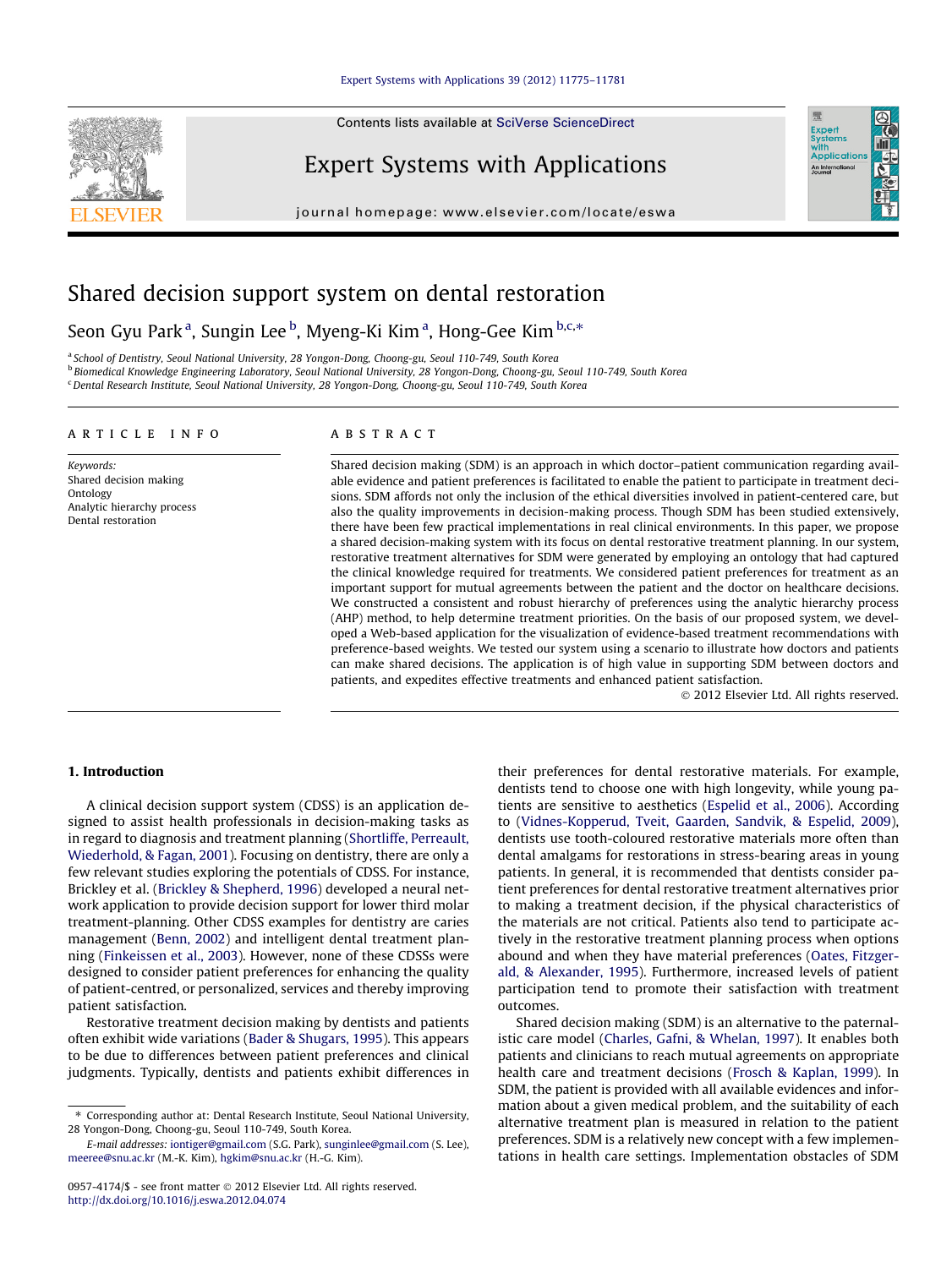include the task complexity, lack of time [\(Gravel, Légaré, &](#page--1-0) [Graham, 2006\)](#page--1-0), and missing information [\(Elwyn, Edwards, Gwyn,](#page--1-0) [& Grol, 1999\)](#page--1-0). In dentistry, Johnson et al. [\(Johnson, Schwartz,](#page--1-0) [Goldberg, & Koerber, 2006\)](#page--1-0) devised the Endodontic Decision Board (EndoDB) as a decision aid, a popular SDM approach. Though EndoDB facilitates the communication between patients and clinicians through the articulation of alternatives between dental treatment processes, it does not effectively identify or discuss preferences from patients' perspectives and is not suitable for complex, busy clinical settings. The analytic hierarchy process (AHP) is one of the most well-known and widely used multi-criteria decision making (MCDM) methods. It is specifically designed for dealing with complex decisions that require the integration of quantitative data and qualitative considerations. AHP has been successfully applied to decision making processes across a wide variety of fields including health care [\(Liberatore & Nydick, 2008\)](#page--1-0), resource allocation, and quality management. It provides both a patient and a doctor with a simple and robust mathematical method for measuring or visualizing preferences in the form of a psychological hierarchy tree with pairwise comparisons [\(Dolan, 2000\)](#page--1-0), and patients find AHP as a suitable tool for sharing their preferences with their doctors [\(Singpurwalla, Forman, & Zalkind, 1999\)](#page--1-0).

A knowledge-based system that supports CDSSs in SDM requires a considerable amount of domain knowledge [\(Musen,](#page--1-0) [2001\)](#page--1-0). A reusable and application-independent domain ontology, or structural framework, would be able to minimize the efforts required for knowledge attainment [\(GRUBER, 1993](#page--1-0)). Though CDSSs are developed using ontologies, few are applied to dental restorative treatment planning systems. In our previous study [\(Park,](#page--1-0) [Lee, Kim, & Kim, 2010\)](#page--1-0), we developed an ontology to represent the concepts related to the decision-making processes involving the choice of restoration types. The ontology specified the tacit knowledge of doctors participating in SDM, thereby facilitating communication and knowledge sharing between the doctors and the patients.

The paper proposes a shared dental restorative treatment decision support system that manages the knowledge required for problem-solving and converts it into a machine-understandable form, an ontology. The system computes priorities for treatment alternatives based on patient preferences for AHP methodologies. It offers doctors and patients common understanding on which shared decisions are reached based on patient preferences and accumulated clinical knowledge. The remainder of the paper will describe the system designs and illustrate a practical usage scenario.

#### 2. Proposed approach

Our system [\(Fig. 1\)](#page--1-0) collects the patient's dental information, such as the disease and affected location, through an oral examination. This information is entered into the ontology, which was first created and populated with knowledge gained both from journals and textbooks, and from consultations with dental experts. Evidence-based restorative treatment candidates are automatically obtained by querying the ontology that contains information about the patient's problem. In addition, the system quantitatively evaluates the preferences of the patient, such as convenience, price, aesthetics, and longevity of dental treatments. A priority for each of the previously gathered evidence-based treatment options is calculated using pairwise comparisons. Employing the AHP methodology, the preferences and evidence-based treatment options are arranged in order of priority. The dentist is now in a position to communicate the resulting decision aids with the patient and can make a definitive treatment plan.

#### 2.1. Ontology design

When designing an ontology for dental restorative treatment plan formulation, we consider three main factors: tooth anatomy including spatial relationships, classification of diseases and findings, and restorative treatment options. We build the ontology, called TPSS (Treatment Planning Support System) ontology, which includes concepts and properties from ICD-10 (for diseases and findings) and the Foundational Model of Anatomy (FMA) ontology (for tooth anatomy). TPSS ontology is represented in the Web Ontology Language (OWL2) format. Its major classes and properties are described in the following. Properties are denoted in lowercase letters and bold, and classes in uppercase letters and italics.

ICD-10 acted as the basis for treatment options, which were further refined to represent restorative treatment options by combining diseases/findings with tooth anatomy concepts from the FMA. Juxtaposing the disease (and/or findings) with its location such as a tooth or jaw (i.e., mandible or maxilla) has led to more accurate treatment options as opposed to when dentists made restorative treatment decisions solely based on their beliefs or knowledge.

The FMA ontology is a reference ontology considered to be the most suitable template for aligning existing ontologies in the medical domain [\(Rosse & Mejino, 2003\)](#page--1-0). Only those tooth-related concept classes were imported and converted to the OWL2 format while the original part-whole structure was kept. FMA uses frame-based formalism, and as such, if we carelessly convert it to description logic-based formalism, unintended conclusions or missing concepts may have resulted ([Golbreich, Zhang, &](#page--1-0) [Bodenreider, 2006](#page--1-0)). Therefore, we constructed a partonomic hierarchy by manually implementing part\_of and has\_part properties. In addition, we converted the tooth names into tooth numbers for convenience.

In regard to treatment alternatives, however, no comprehensive ontology exists that represents treatment alternatives. Furthermore, to our best knowledge, the existence of a relatively complete classification system or ontology on restorative treatment alternatives is very unlikely. Therefore, we manually created treatment alternatives using the concepts from the Unified Medical Language System (UMLS) metathesaurus.

The three bodies of knowledge—tooth anatomy, disease, and treatment—are semantically linked by the OBO Relation Ontology (RO) ([Smith et al., 2005](#page--1-0)) and some application-specific properties. Three relationships such as **part\_of**, **located\_in** and has\_participant are taken from the RO. The spatial relation part\_of is to represent part-whole relationships. The **located\_in** property is defined to be sufficiently broad to enable its use as a medium for spatial relationships. For example, each tooth has different functions, and this necessitates different treatment options for each function. The metal color of amalgam dictates that amalgam restorations cannot be used in esthetic zones, and hence, its location is restricted to posterior teeth. Therefore, we connected a treatment class (amalgam filling) to a tooth anatomy class (posterior tooth) using the **located\_in** property as shown in [Fig. 2.](#page--1-0) The **located\_in** property not only represents a spatial relationship between biological objects, but also a rather broad connection between occurrents and biological objects, thereby effectively contributing to the development of a concise ontology ([Schulz, Marko, & Hahn, 2007\)](#page--1-0). A property in the RO that can link treatment (occurrents) and diseases (dependent continuants) is **has\_participant**. Therefore, this property can be used to link diseases and findings with a certain treatment process. However, in order to make the property name more appropriate for our domain, we designed a new application-specific property has Indication on the basis of the has\_participant property.